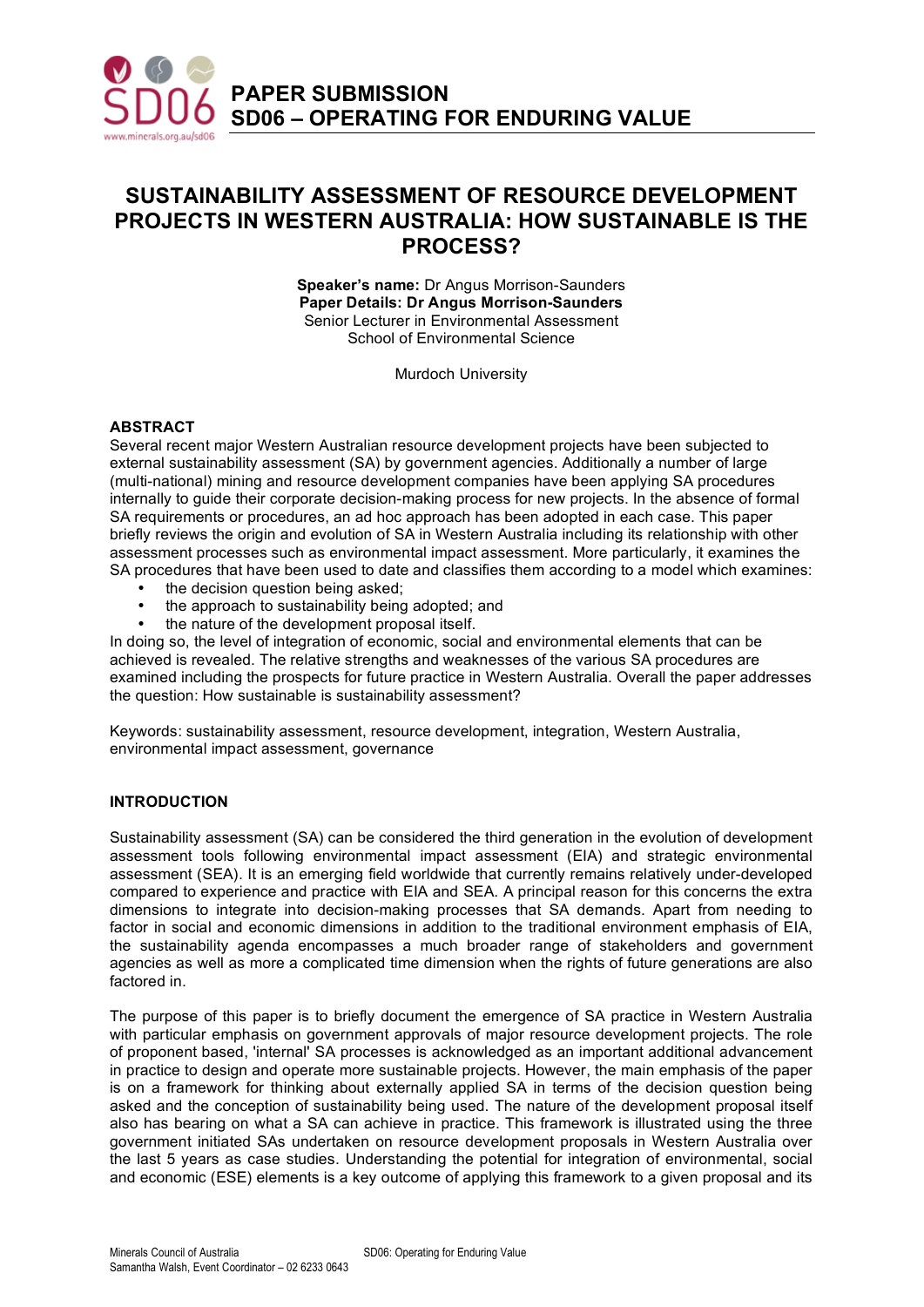

context. Thus this paper aligns with Principle 1 of the Enduring Values identified for the Minerals Council of Australia Sustainable Development Conference, in particular compliance with Western Australian laws and regulations and collaboration between government, industry and community stakeholders to enable procedures to be implemented in the absence of a formal statutory requirement for SA. The paper concludes with some thoughts about possible future directions for SA practice in WA.

#### **SUSTAINABILITY ASSESSMENT IN WESTERN AUSTRALIA**

Support for the implementation of a SA mechanism to be used in the assessment of new development proposals in Western Australia arose on two fronts in 2002. The Keating Review of the project development approvals system operating in the state included a recommendation (no. 53) for the government to require a proponent of major projects to 'develop a sustainability statement that addresses the economic, social and environmental impacts of the project during the construction and operations phases and following site rehabilitation, in a manner that enables the government to assess the overall cost-benefit to the State from a sustainability perspective' (Independent Review Committee 2002, p120)

At around about the same time, the Government of Western Australia was developing a *State Sustainability Strategy* with a draft document produced in 2002 that was updated the following year after a public review process. The Strategy defined sustainability as: 'meeting the needs of current and future generations through an integration of environmental protection, social advancement and economic prosperity' (Government of Western Australia 2003, p4). Thus the vision is to achieve a 'win/win/win' outcome in the three ESE pillars (or 'triple bottom line' categories). A chapter on Sustainability and Governance outlined a vision for a SA process that builds upon existing assessment procedures (e.g. such as the well developed EIA process that operates in Western Australia under the *Environmental Protection Act* 1986) and 'that provides integrated advice to achieve net benefit outcomes' (Government of Western Australia 2003, p38). By way of action, it was suggested that the government would undertake SA on complex or strategic projects selected by Cabinet. Thus an ad hoc approach to SA would occur based on a 'learning by doing' approach conducted on a case by case basis. No formal legal mechanism for undertaking SA has been put in place in Western Australia; the approaches that have been adopted are outlined briefly in relation to the three case studies further on.

#### **FRAMEWORK FOR UNDERSTANDING SUSTAINABILITY ASSESSMENT**

The integration of ESE elements in SA can occur in different ways; the spectrum of possibilities has been defined by Morrison-Saunders and Therivel (2006) as shown in Table 1, starting with the most integrated and more sustainable at the top, and moving down to the least integrated/sustainable. This is a theoretical model as in practice, assessments are unlikely to fall discretely into these categories, but rather one assessment may include components of several of these approaches. A similar approach has been put forward by Pope and Grace (2006).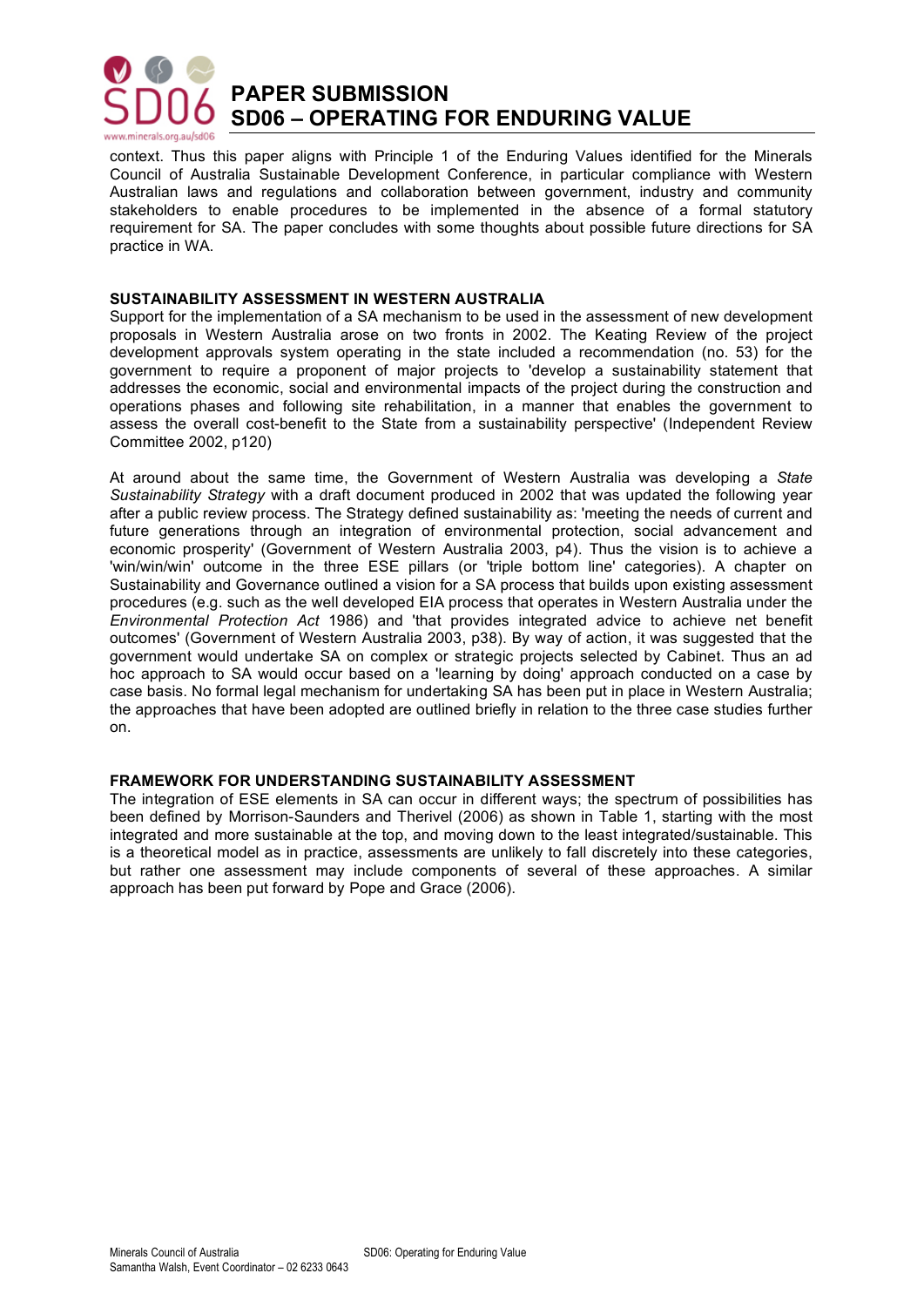# **PAPER SUBMISSION SD06 – OPERATING FOR ENDURING VALUE** ww.minerals.org.au/sd06

**Table 1 - Spectrum of approaches for 'integrating' ESE considerations in sustainability assessments** (Source: Morrison-Saunders and Therivel 2006)

|                       | <b>Assessment</b>                             | $\alpha$ 33633 $\alpha$ ichts (Oduce, Montson-Odunueis and Thenver 2000)<br><b>Characteristics</b>                                       | <b>Comments</b>                                                                                                                                                                                                                                                |
|-----------------------|-----------------------------------------------|------------------------------------------------------------------------------------------------------------------------------------------|----------------------------------------------------------------------------------------------------------------------------------------------------------------------------------------------------------------------------------------------------------------|
|                       | approach                                      |                                                                                                                                          |                                                                                                                                                                                                                                                                |
| most<br>'integrated'  | full integration                              | Sustainability considered<br>as integrated concept, not<br>three separate pillars.                                                       | Assessment is guided by clear integrated<br>principles for sustainability and decision-making<br>trade-off rules. Emphasis on justifying that<br>sustainability has been achieved (or at least<br>appropriate process followed to best practicable<br>extent). |
|                       | maximise<br>objectives                        | Outcome should benefit<br>each factor within each<br>ESE pillar.                                                                         | Positive outcomes with respect to each individual<br>factor are sought. Trade-offs between ESE factors<br>can only be made in accordance with trade-off<br>rules that protect bottom lines.                                                                    |
|                       | win/win/win                                   | In addition to minimising<br>impacts, also seeks to<br>achieve positive<br>outcomes in each ESE<br>pillar overall.                       | More actively seeks the positive in all pillars (e.g.<br>ensure environment is not traded off). May<br>promote mitigation beyond scope of normal IA<br>practice (eg offsets).                                                                                  |
|                       | net gains                                     | Outcome should be net<br>gains in ESE overall.                                                                                           | Does not demand gains in all pillars<br>simultaneously (eg could have socio-economic<br>gain at environmental cost).                                                                                                                                           |
|                       | threshold test                                | Impacts should be tested<br>against a fixed bottom<br>line of criteria for each<br>factor.                                               | Implies pre-determined bottom lines that must not<br>be breached. May still involve separate treatment<br>of ESE pillars.                                                                                                                                      |
|                       | minimise<br>impacts + extra<br>considerations | Also considers other<br>sustainability issues (eg<br>inter- and intra-<br>generational equity,<br>precautionary principle).              | Considers other impacts beyond the scope of<br>traditional EIA/SEA practice.                                                                                                                                                                                   |
| least<br>'integrated' | minimise<br>impacts                           | Expansion of traditional<br>EIA/SEA to include<br>economic and social<br>impacts. Aim is to identify<br>and mitigate adverse<br>impacts. | Tries to avoid adverse impacts. Offsets may be<br>used to counter adverse impacts. Trade-offs<br>between ESE pillars may occur.                                                                                                                                |

At the 'bottom end' of the spectrum in Table 1 lies a traditional project-based EIA driven approach to SA that simply adds economic and social impact prediction and mitigation to the EIA process. A slightly more sophisticated approach might incorporate aspects of sustainability such as the precautionary principle and the needs of future generations. These processes are limited in terms of being able to deliver truly sustainable outcomes, principally because of their focus on minimising negative effects (Pope et al 2004).

The threshold test identifies bottom lines that should not be crossed in the name of sustainability. This approach may still be predominately about minimising the negative as opposed to seeking positive outcomes. Morrison-Saunders and Therivel (2006) advocate that threshold tests should also be incorporated into each of the 'higher' level sustainability assessment approaches in Table 1.

The next three SA approaches in Table 1 attempt to achieve positive outcomes at various levels. The concept of 'net gains' seeks to ensure the outcome of a sustainability assessment should be net gains in ESE overall when all pillars (i.e. where each pillar is taken as the aggregation of individual factors within it) are accounted for. Tradeoffs between pillars might still occur so long as there is a perceived overall benefit. The win/win/win approach is a more sophisticated version which seeks gains in each of the sustainability pillars and thus does not allow one or more of these to be traded off against others. Finally, the notion of maximising objectives attempts to proactively meet societal goals with respect to each of the ESE factors within each of the pillars (Morrison-Saunders and Therivel 2006).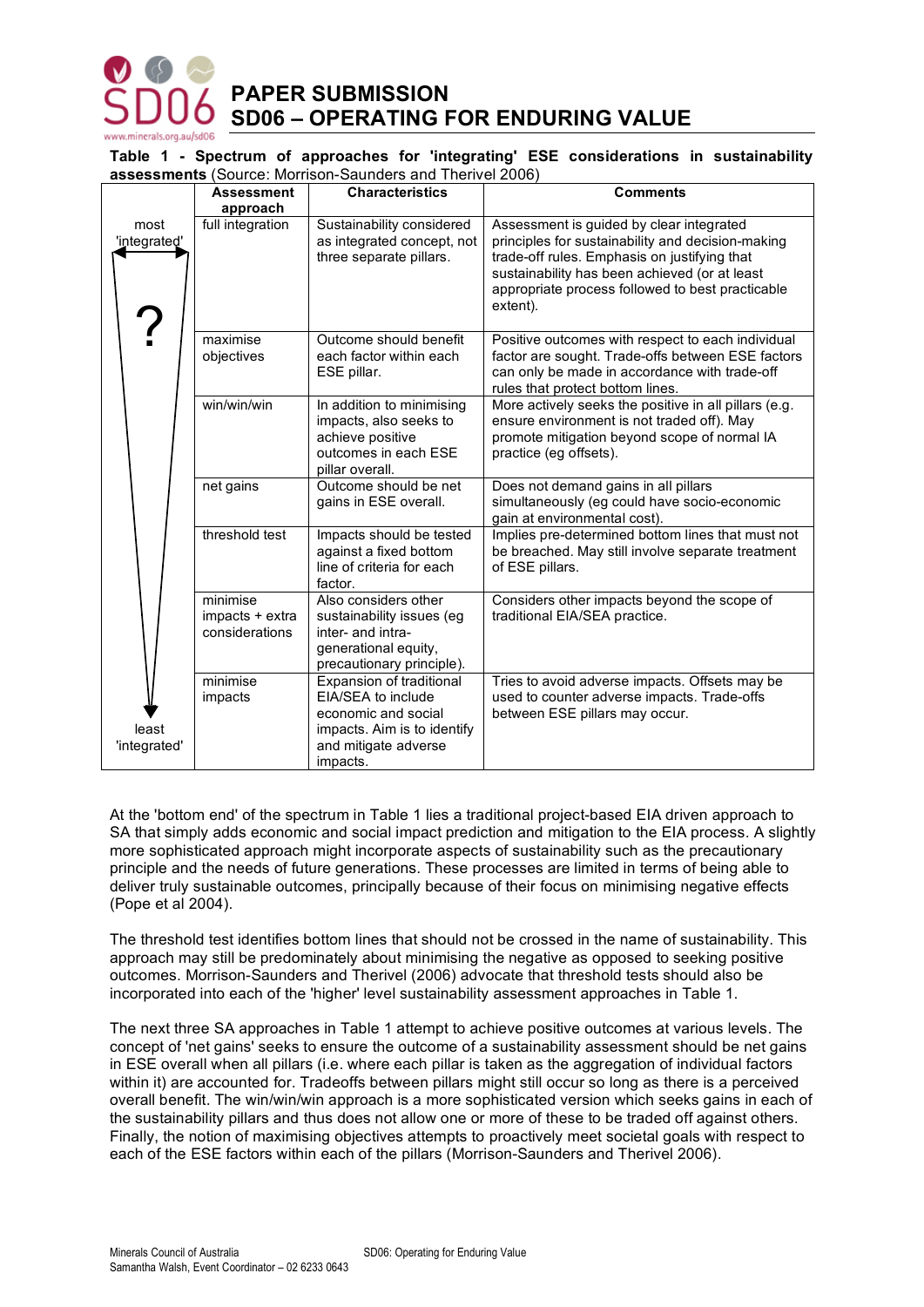

All of the approaches to SA discussed so far encourage separate consideration of ESE elements. A more integrated conception of sustainability has been put forward by Gibson et al (2005) which recognises the links and overlaps between the categories and does not treat the three pillars as 'warring houses'. They have identified eight core requirements for sustainability which integrate the pillars along with other sustainability considerations and have developed decision criteria for each, as well as general tradeoff rules for guiding decisions when sustainability considerations inevitably come into conflict (Gibson et al 2005). An attempt to apply the 'Gibson trade-off rules' was undertaken in the recent SA for the South-West Yarragadee groundwater proposal in Western Australia (Strategen 2005, chapter 3).

With respect to when integration occurs, generally speaking the EIA based approaches in Table 1 lend themselves to late integration in the SA process by approval decision-makers (i.e. because separate ESE impact assessments would be conducted which would only integrated when drawing conclusions or making decisions about a proposal). In contrast, the 'higher' forms of SA in Table 1 enable earlier integration and by all stakeholders in the process (Morrison-Saunders and Therivel 2006). The provision of tradeoff rules and other considerations is intended to ensure that early integration does not come at the expense of individual ESE elements by unduly promoting one suite of interests over the others.

To further understand SA processes, Morrison-Saunders and Therivel (2006) suggest that the 'decision question' being contemplated needs to be considered (Table 2). This essentially refers to the nature of a particular proposal or its actual setting. In turn, this is largely a reflection of the alternatives available to be considered. A more specific question or development proposal (e.g. a mining proposal) generally limits the alternatives that might ensue while a more strategic and open-ended question or development proposal (e.g. a strategic land use plan) generates the broadest range of alternatives. The more alternatives there are and the broader they are, the greater the potential to select an option with the strongest sustainability characteristics. In other words, SA works best then it involves a relative evaluation of options to select the one that might be considered to be the 'most sustainable' rather than attempting to deliver an absolute judgement that a proposal 'is sustainable'.

|              | <b>Decision</b>                       | <b>Examples of application</b>              |
|--------------|---------------------------------------|---------------------------------------------|
| most         | What should the future of area Z      | Development policy/plan for a region or     |
| strategic    | be?                                   | local authority                             |
|              | What is the best way of providing for | Policy on energy provision, water           |
|              | demand for X?                         | provision                                   |
|              | What is the best way to address       | Provision of affordable housing or open     |
| $\bm{?}$     | issue/problem X?                      | space; dealing with inequities in access    |
|              |                                       | to services by deprived groups              |
|              | What is the most appropriate activity | Residential/industrial/etc. zoning;         |
|              | for site X, and under what            | development control activities associated   |
|              | circumstances should the activity be  | with zoning                                 |
|              | allowed to go ahead?                  |                                             |
|              | How can existing activity X be made   | Urban sprawl, logging operations,           |
|              | more sustainable?                     | farming etc                                 |
|              | Which is the best alternative for     | Constructing new harbour (range of          |
|              | undertaking proposal X from given     | configurations given), choice between       |
|              | options?                              | two available technologies for industrial   |
|              |                                       | plant                                       |
| most project | What is the best site to locate       | New industrial project, mine site, location |
| and site-    | proposal X? Is proposal X             | of gas processing facilities from offshore  |
| specific     | acceptable at site Y?                 | production                                  |

**Table 2. Examples of decision questions that can be 'assessed' for ESE impacts** (Source: Morrison-Saunders and Therivel 2006)

Finally, to understand the potential for SA processes to deliver on the most integrated and sustainable possible outcomes, Morrison-Saunders and Therivel (2006) combine the decision question and the assessment approach undertaken (Table 3).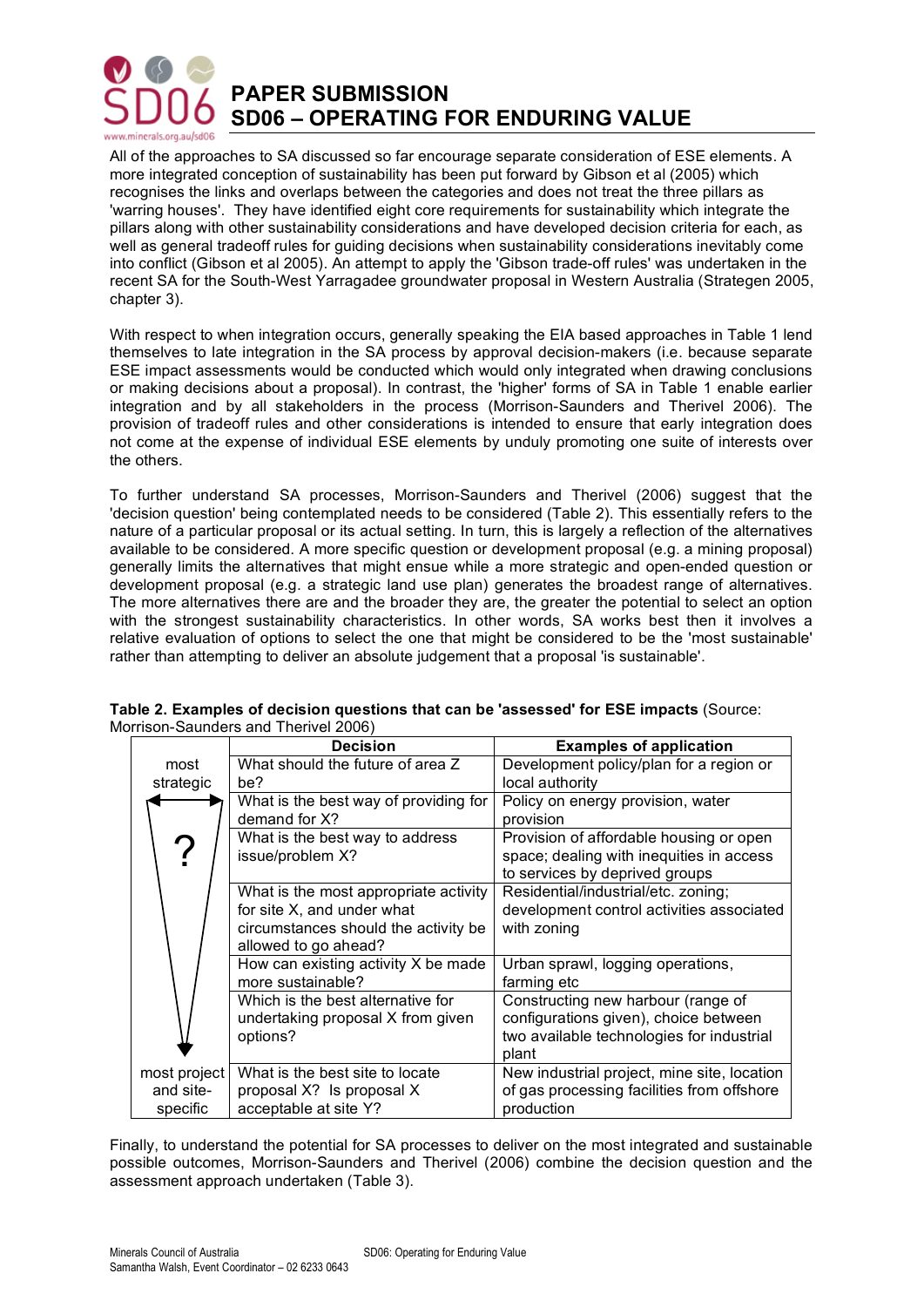

#### **Table 3 – Linking the decision question with assessment approach and options for integration** (Source: Morrison-Saunders and Therivel 2006)

| (from Table 3)<br>(Implications for integration)<br>assessment approach<br>likely<br>(from Table 2)<br>Win-win-win, maximise<br>What should the future of<br>Broadest question, with most opportunities<br>area X be?<br>objectives, full integration<br>for early and full integration<br>What is the best way of<br>Net gains, win-win-win,<br>Does not query whether demand should be<br>maximise objectives<br>providing for demand for<br>provided for, but otherwise gives good<br>X?<br>opportunity for early and full integration.<br>What is the best way to<br>Encourages consideration of alternatives,<br>Net gains, win-win- win,<br>maximise objectives, full<br>address issue/problem X?<br>with the opportunity for early integration.<br>integration<br>Will promote selection of most sustainable<br>option.<br>What is the most<br>Focuses on sustainable land use<br>Threshold, net gains, win-<br>win-win, maximise<br>management, but considers plan/project<br>appropriate activity for site<br>X, and under what<br>objectives, full integration<br>alongside other alternatives and mitigation<br>circumstances should the<br>measures. Option for 'no development'<br>activity be allowed to go<br>exists. Good opportunities for early and full<br>ahead?<br>integration.<br>How can existing activity X<br>Any approach, but<br>Beyond the scope of normal impact<br>be made more<br>particularly full integration<br>assessment practice (i.e. not new proposal<br>based). Encourages integrated approach.<br>sustainable?<br>Leads to a more sustainable outcome than<br>present situation, but no guarantee that it is<br>'sustainable'.<br>Which is the best<br>Minimise impacts >><br>Assumes that any of the given options will<br>alternative for undertaking<br>maximise objectives<br>be acceptable (i.e. doesn't ask the bigger<br>questions of: Do we need this proposal? or<br>Proposal X from given<br>What is the best way to address issue?).<br>options?<br>Promotes selection of most sustainable<br>option from the given list, though it does not<br>affect the list itself. May or may not permit<br>trade-offs depending on approach taken.<br>Option for early or late integration.<br>What is the best site to<br>Encourages consideration of alternatives.<br>minimise impacts >><br>locate Proposal X?<br>maximise objectives<br>Does not consider whether proposal is |
|-----------------------------------------------------------------------------------------------------------------------------------------------------------------------------------------------------------------------------------------------------------------------------------------------------------------------------------------------------------------------------------------------------------------------------------------------------------------------------------------------------------------------------------------------------------------------------------------------------------------------------------------------------------------------------------------------------------------------------------------------------------------------------------------------------------------------------------------------------------------------------------------------------------------------------------------------------------------------------------------------------------------------------------------------------------------------------------------------------------------------------------------------------------------------------------------------------------------------------------------------------------------------------------------------------------------------------------------------------------------------------------------------------------------------------------------------------------------------------------------------------------------------------------------------------------------------------------------------------------------------------------------------------------------------------------------------------------------------------------------------------------------------------------------------------------------------------------------------------------------------------------------------------------------------------------------------------------------------------------------------------------------------------------------------------------------------------------------------------------------------------------------------------------------------------------------------------------------------------------------------------------------------------------------------------------------------------------------------------------------------------------------------------------------------------|
|                                                                                                                                                                                                                                                                                                                                                                                                                                                                                                                                                                                                                                                                                                                                                                                                                                                                                                                                                                                                                                                                                                                                                                                                                                                                                                                                                                                                                                                                                                                                                                                                                                                                                                                                                                                                                                                                                                                                                                                                                                                                                                                                                                                                                                                                                                                                                                                                                             |
|                                                                                                                                                                                                                                                                                                                                                                                                                                                                                                                                                                                                                                                                                                                                                                                                                                                                                                                                                                                                                                                                                                                                                                                                                                                                                                                                                                                                                                                                                                                                                                                                                                                                                                                                                                                                                                                                                                                                                                                                                                                                                                                                                                                                                                                                                                                                                                                                                             |
|                                                                                                                                                                                                                                                                                                                                                                                                                                                                                                                                                                                                                                                                                                                                                                                                                                                                                                                                                                                                                                                                                                                                                                                                                                                                                                                                                                                                                                                                                                                                                                                                                                                                                                                                                                                                                                                                                                                                                                                                                                                                                                                                                                                                                                                                                                                                                                                                                             |
|                                                                                                                                                                                                                                                                                                                                                                                                                                                                                                                                                                                                                                                                                                                                                                                                                                                                                                                                                                                                                                                                                                                                                                                                                                                                                                                                                                                                                                                                                                                                                                                                                                                                                                                                                                                                                                                                                                                                                                                                                                                                                                                                                                                                                                                                                                                                                                                                                             |
|                                                                                                                                                                                                                                                                                                                                                                                                                                                                                                                                                                                                                                                                                                                                                                                                                                                                                                                                                                                                                                                                                                                                                                                                                                                                                                                                                                                                                                                                                                                                                                                                                                                                                                                                                                                                                                                                                                                                                                                                                                                                                                                                                                                                                                                                                                                                                                                                                             |
|                                                                                                                                                                                                                                                                                                                                                                                                                                                                                                                                                                                                                                                                                                                                                                                                                                                                                                                                                                                                                                                                                                                                                                                                                                                                                                                                                                                                                                                                                                                                                                                                                                                                                                                                                                                                                                                                                                                                                                                                                                                                                                                                                                                                                                                                                                                                                                                                                             |
|                                                                                                                                                                                                                                                                                                                                                                                                                                                                                                                                                                                                                                                                                                                                                                                                                                                                                                                                                                                                                                                                                                                                                                                                                                                                                                                                                                                                                                                                                                                                                                                                                                                                                                                                                                                                                                                                                                                                                                                                                                                                                                                                                                                                                                                                                                                                                                                                                             |
|                                                                                                                                                                                                                                                                                                                                                                                                                                                                                                                                                                                                                                                                                                                                                                                                                                                                                                                                                                                                                                                                                                                                                                                                                                                                                                                                                                                                                                                                                                                                                                                                                                                                                                                                                                                                                                                                                                                                                                                                                                                                                                                                                                                                                                                                                                                                                                                                                             |
|                                                                                                                                                                                                                                                                                                                                                                                                                                                                                                                                                                                                                                                                                                                                                                                                                                                                                                                                                                                                                                                                                                                                                                                                                                                                                                                                                                                                                                                                                                                                                                                                                                                                                                                                                                                                                                                                                                                                                                                                                                                                                                                                                                                                                                                                                                                                                                                                                             |
|                                                                                                                                                                                                                                                                                                                                                                                                                                                                                                                                                                                                                                                                                                                                                                                                                                                                                                                                                                                                                                                                                                                                                                                                                                                                                                                                                                                                                                                                                                                                                                                                                                                                                                                                                                                                                                                                                                                                                                                                                                                                                                                                                                                                                                                                                                                                                                                                                             |
|                                                                                                                                                                                                                                                                                                                                                                                                                                                                                                                                                                                                                                                                                                                                                                                                                                                                                                                                                                                                                                                                                                                                                                                                                                                                                                                                                                                                                                                                                                                                                                                                                                                                                                                                                                                                                                                                                                                                                                                                                                                                                                                                                                                                                                                                                                                                                                                                                             |
|                                                                                                                                                                                                                                                                                                                                                                                                                                                                                                                                                                                                                                                                                                                                                                                                                                                                                                                                                                                                                                                                                                                                                                                                                                                                                                                                                                                                                                                                                                                                                                                                                                                                                                                                                                                                                                                                                                                                                                                                                                                                                                                                                                                                                                                                                                                                                                                                                             |
|                                                                                                                                                                                                                                                                                                                                                                                                                                                                                                                                                                                                                                                                                                                                                                                                                                                                                                                                                                                                                                                                                                                                                                                                                                                                                                                                                                                                                                                                                                                                                                                                                                                                                                                                                                                                                                                                                                                                                                                                                                                                                                                                                                                                                                                                                                                                                                                                                             |
|                                                                                                                                                                                                                                                                                                                                                                                                                                                                                                                                                                                                                                                                                                                                                                                                                                                                                                                                                                                                                                                                                                                                                                                                                                                                                                                                                                                                                                                                                                                                                                                                                                                                                                                                                                                                                                                                                                                                                                                                                                                                                                                                                                                                                                                                                                                                                                                                                             |
|                                                                                                                                                                                                                                                                                                                                                                                                                                                                                                                                                                                                                                                                                                                                                                                                                                                                                                                                                                                                                                                                                                                                                                                                                                                                                                                                                                                                                                                                                                                                                                                                                                                                                                                                                                                                                                                                                                                                                                                                                                                                                                                                                                                                                                                                                                                                                                                                                             |
|                                                                                                                                                                                                                                                                                                                                                                                                                                                                                                                                                                                                                                                                                                                                                                                                                                                                                                                                                                                                                                                                                                                                                                                                                                                                                                                                                                                                                                                                                                                                                                                                                                                                                                                                                                                                                                                                                                                                                                                                                                                                                                                                                                                                                                                                                                                                                                                                                             |
|                                                                                                                                                                                                                                                                                                                                                                                                                                                                                                                                                                                                                                                                                                                                                                                                                                                                                                                                                                                                                                                                                                                                                                                                                                                                                                                                                                                                                                                                                                                                                                                                                                                                                                                                                                                                                                                                                                                                                                                                                                                                                                                                                                                                                                                                                                                                                                                                                             |
|                                                                                                                                                                                                                                                                                                                                                                                                                                                                                                                                                                                                                                                                                                                                                                                                                                                                                                                                                                                                                                                                                                                                                                                                                                                                                                                                                                                                                                                                                                                                                                                                                                                                                                                                                                                                                                                                                                                                                                                                                                                                                                                                                                                                                                                                                                                                                                                                                             |
|                                                                                                                                                                                                                                                                                                                                                                                                                                                                                                                                                                                                                                                                                                                                                                                                                                                                                                                                                                                                                                                                                                                                                                                                                                                                                                                                                                                                                                                                                                                                                                                                                                                                                                                                                                                                                                                                                                                                                                                                                                                                                                                                                                                                                                                                                                                                                                                                                             |
|                                                                                                                                                                                                                                                                                                                                                                                                                                                                                                                                                                                                                                                                                                                                                                                                                                                                                                                                                                                                                                                                                                                                                                                                                                                                                                                                                                                                                                                                                                                                                                                                                                                                                                                                                                                                                                                                                                                                                                                                                                                                                                                                                                                                                                                                                                                                                                                                                             |
|                                                                                                                                                                                                                                                                                                                                                                                                                                                                                                                                                                                                                                                                                                                                                                                                                                                                                                                                                                                                                                                                                                                                                                                                                                                                                                                                                                                                                                                                                                                                                                                                                                                                                                                                                                                                                                                                                                                                                                                                                                                                                                                                                                                                                                                                                                                                                                                                                             |
|                                                                                                                                                                                                                                                                                                                                                                                                                                                                                                                                                                                                                                                                                                                                                                                                                                                                                                                                                                                                                                                                                                                                                                                                                                                                                                                                                                                                                                                                                                                                                                                                                                                                                                                                                                                                                                                                                                                                                                                                                                                                                                                                                                                                                                                                                                                                                                                                                             |
|                                                                                                                                                                                                                                                                                                                                                                                                                                                                                                                                                                                                                                                                                                                                                                                                                                                                                                                                                                                                                                                                                                                                                                                                                                                                                                                                                                                                                                                                                                                                                                                                                                                                                                                                                                                                                                                                                                                                                                                                                                                                                                                                                                                                                                                                                                                                                                                                                             |
|                                                                                                                                                                                                                                                                                                                                                                                                                                                                                                                                                                                                                                                                                                                                                                                                                                                                                                                                                                                                                                                                                                                                                                                                                                                                                                                                                                                                                                                                                                                                                                                                                                                                                                                                                                                                                                                                                                                                                                                                                                                                                                                                                                                                                                                                                                                                                                                                                             |
|                                                                                                                                                                                                                                                                                                                                                                                                                                                                                                                                                                                                                                                                                                                                                                                                                                                                                                                                                                                                                                                                                                                                                                                                                                                                                                                                                                                                                                                                                                                                                                                                                                                                                                                                                                                                                                                                                                                                                                                                                                                                                                                                                                                                                                                                                                                                                                                                                             |
|                                                                                                                                                                                                                                                                                                                                                                                                                                                                                                                                                                                                                                                                                                                                                                                                                                                                                                                                                                                                                                                                                                                                                                                                                                                                                                                                                                                                                                                                                                                                                                                                                                                                                                                                                                                                                                                                                                                                                                                                                                                                                                                                                                                                                                                                                                                                                                                                                             |
|                                                                                                                                                                                                                                                                                                                                                                                                                                                                                                                                                                                                                                                                                                                                                                                                                                                                                                                                                                                                                                                                                                                                                                                                                                                                                                                                                                                                                                                                                                                                                                                                                                                                                                                                                                                                                                                                                                                                                                                                                                                                                                                                                                                                                                                                                                                                                                                                                             |
|                                                                                                                                                                                                                                                                                                                                                                                                                                                                                                                                                                                                                                                                                                                                                                                                                                                                                                                                                                                                                                                                                                                                                                                                                                                                                                                                                                                                                                                                                                                                                                                                                                                                                                                                                                                                                                                                                                                                                                                                                                                                                                                                                                                                                                                                                                                                                                                                                             |
|                                                                                                                                                                                                                                                                                                                                                                                                                                                                                                                                                                                                                                                                                                                                                                                                                                                                                                                                                                                                                                                                                                                                                                                                                                                                                                                                                                                                                                                                                                                                                                                                                                                                                                                                                                                                                                                                                                                                                                                                                                                                                                                                                                                                                                                                                                                                                                                                                             |
|                                                                                                                                                                                                                                                                                                                                                                                                                                                                                                                                                                                                                                                                                                                                                                                                                                                                                                                                                                                                                                                                                                                                                                                                                                                                                                                                                                                                                                                                                                                                                                                                                                                                                                                                                                                                                                                                                                                                                                                                                                                                                                                                                                                                                                                                                                                                                                                                                             |
|                                                                                                                                                                                                                                                                                                                                                                                                                                                                                                                                                                                                                                                                                                                                                                                                                                                                                                                                                                                                                                                                                                                                                                                                                                                                                                                                                                                                                                                                                                                                                                                                                                                                                                                                                                                                                                                                                                                                                                                                                                                                                                                                                                                                                                                                                                                                                                                                                             |
| actually sustainable. Option for early or late                                                                                                                                                                                                                                                                                                                                                                                                                                                                                                                                                                                                                                                                                                                                                                                                                                                                                                                                                                                                                                                                                                                                                                                                                                                                                                                                                                                                                                                                                                                                                                                                                                                                                                                                                                                                                                                                                                                                                                                                                                                                                                                                                                                                                                                                                                                                                                              |
| integration.                                                                                                                                                                                                                                                                                                                                                                                                                                                                                                                                                                                                                                                                                                                                                                                                                                                                                                                                                                                                                                                                                                                                                                                                                                                                                                                                                                                                                                                                                                                                                                                                                                                                                                                                                                                                                                                                                                                                                                                                                                                                                                                                                                                                                                                                                                                                                                                                                |
| Focus on mitigating the negative effects.<br>Is proposal X acceptable<br>minimise impacts (+ extra                                                                                                                                                                                                                                                                                                                                                                                                                                                                                                                                                                                                                                                                                                                                                                                                                                                                                                                                                                                                                                                                                                                                                                                                                                                                                                                                                                                                                                                                                                                                                                                                                                                                                                                                                                                                                                                                                                                                                                                                                                                                                                                                                                                                                                                                                                                          |
| considerations)<br>at site Y?<br>Does not attempt to determine                                                                                                                                                                                                                                                                                                                                                                                                                                                                                                                                                                                                                                                                                                                                                                                                                                                                                                                                                                                                                                                                                                                                                                                                                                                                                                                                                                                                                                                                                                                                                                                                                                                                                                                                                                                                                                                                                                                                                                                                                                                                                                                                                                                                                                                                                                                                                              |
| sustainability, but rather acceptability. May                                                                                                                                                                                                                                                                                                                                                                                                                                                                                                                                                                                                                                                                                                                                                                                                                                                                                                                                                                                                                                                                                                                                                                                                                                                                                                                                                                                                                                                                                                                                                                                                                                                                                                                                                                                                                                                                                                                                                                                                                                                                                                                                                                                                                                                                                                                                                                               |
| enable project to be rejected if it has clear                                                                                                                                                                                                                                                                                                                                                                                                                                                                                                                                                                                                                                                                                                                                                                                                                                                                                                                                                                                                                                                                                                                                                                                                                                                                                                                                                                                                                                                                                                                                                                                                                                                                                                                                                                                                                                                                                                                                                                                                                                                                                                                                                                                                                                                                                                                                                                               |
| bottom lines or acceptability criteria;                                                                                                                                                                                                                                                                                                                                                                                                                                                                                                                                                                                                                                                                                                                                                                                                                                                                                                                                                                                                                                                                                                                                                                                                                                                                                                                                                                                                                                                                                                                                                                                                                                                                                                                                                                                                                                                                                                                                                                                                                                                                                                                                                                                                                                                                                                                                                                                     |
| otherwise trade-offs between pillars are                                                                                                                                                                                                                                                                                                                                                                                                                                                                                                                                                                                                                                                                                                                                                                                                                                                                                                                                                                                                                                                                                                                                                                                                                                                                                                                                                                                                                                                                                                                                                                                                                                                                                                                                                                                                                                                                                                                                                                                                                                                                                                                                                                                                                                                                                                                                                                                    |
|                                                                                                                                                                                                                                                                                                                                                                                                                                                                                                                                                                                                                                                                                                                                                                                                                                                                                                                                                                                                                                                                                                                                                                                                                                                                                                                                                                                                                                                                                                                                                                                                                                                                                                                                                                                                                                                                                                                                                                                                                                                                                                                                                                                                                                                                                                                                                                                                                             |
| likely. Some modification of proposal may                                                                                                                                                                                                                                                                                                                                                                                                                                                                                                                                                                                                                                                                                                                                                                                                                                                                                                                                                                                                                                                                                                                                                                                                                                                                                                                                                                                                                                                                                                                                                                                                                                                                                                                                                                                                                                                                                                                                                                                                                                                                                                                                                                                                                                                                                                                                                                                   |
| be possible to minimise negative impacts.<br>Late integration (i.e. at approval decision                                                                                                                                                                                                                                                                                                                                                                                                                                                                                                                                                                                                                                                                                                                                                                                                                                                                                                                                                                                                                                                                                                                                                                                                                                                                                                                                                                                                                                                                                                                                                                                                                                                                                                                                                                                                                                                                                                                                                                                                                                                                                                                                                                                                                                                                                                                                    |

# **CASE STUDY EXAMPLES**

Before providing some case study examples from recent Western Australian practice in light of this framework for conceptualising the nature of SA processes, it is important to realise that internal processes adopted by proponents of development can make an enormous difference to sustainability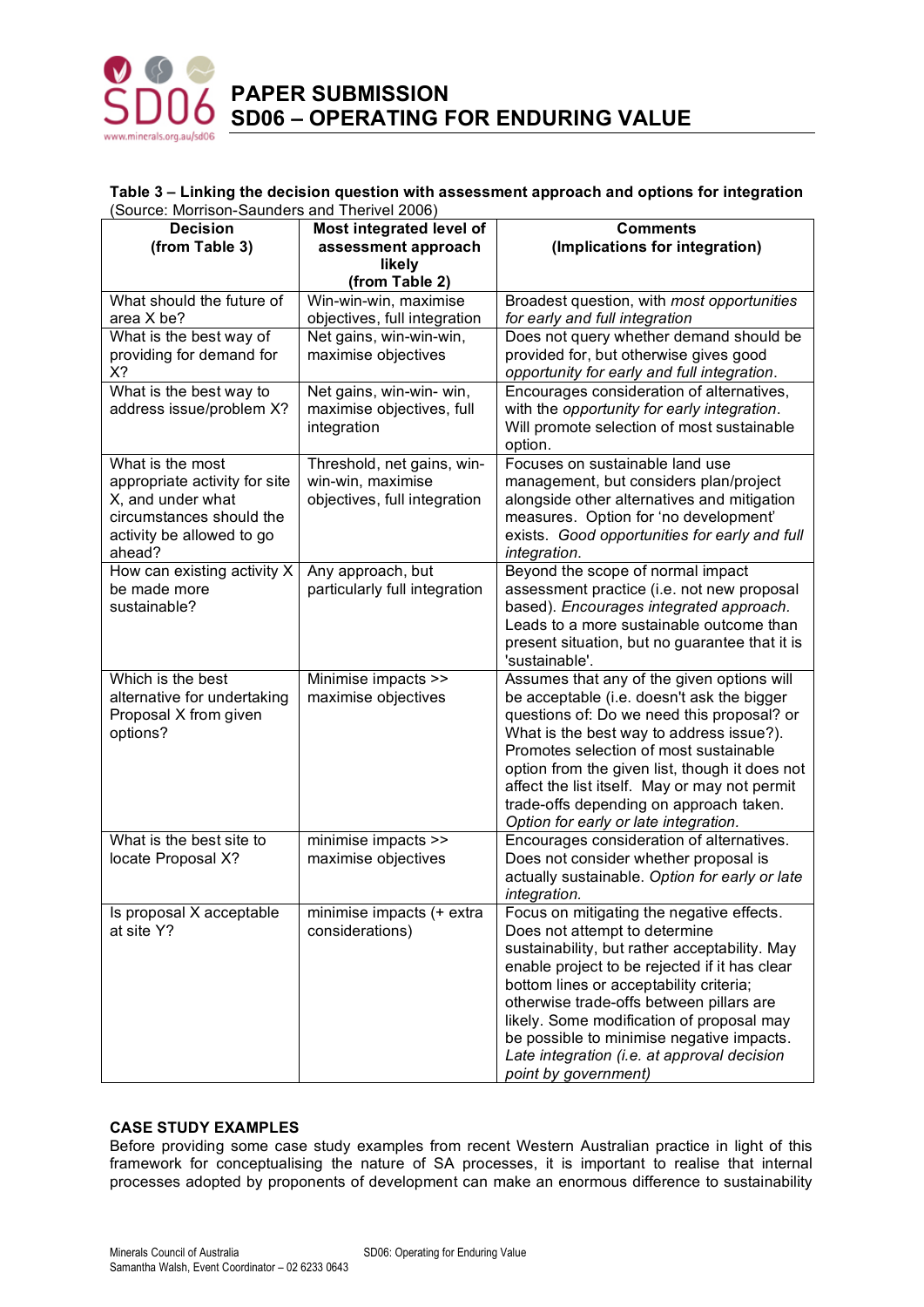

outcomes even before an external SA process is applied. Pope and Morrison-Saunders (2006) conceptualised this as depicted in Figure 1. A good example of effective use of an internal SA process by a proponent prior to external assessment by regulators can be found in LeProvost et al (2005). In this instance a sophisticated triple bottom line approach to site selection was used to choose the most appropriate location for a major resource development project in the north-west of Western Australia. The proponent's chosen option would subsequently be subjected to the appropriate government approvals processes. Many other proponents are similarly adopting sustainability processes to their internal decision-making. The examples that follow, however, focus on external SA processes applied by government to three recent resource development projects in Western Australia.



**Figure 1 – External and internal forms of sustainability assessment** (Source: Pope and Morrison-Saunders 2006)

#### *Gorgon Gas Field*

The sustainability assessment process that was undertaken for the Gorgon Gas Field has previously been described in Pope et al (2004 and 2005) and this summary version is taken from Morrison-Saunders and Therivel (2006). The assessment of this development proposal was modelled on the existing EIA process in Western Australia.

*Question*: Can Gorgon gas processing facilities be located on Barrow Island (a nature reserve)?

*Approach*: Win/win/win – The assessment coincided with the State Sustainability Strategy prepared by the Government of Western Australia (2003). The draft and subsequent final version of this document viewed sustainability assessment in a triple bottom line approach with an emphasis on achieving simultaneous gains in each of the ESE pillars; thus the win/win/win approach was adopted as the guiding approach for assessment of the Gorgon proposal.

*What happened*: The proponent submitted an ESE document for public review. Independent reviews were conducted by the Environmental Protection Authority (EPA) and the Conservation Commission (i.e. both environmental agencies) and the Department of Industry and Resources (i.e. socio-economic combined). The idea was to use environmental offsets to ensure that a win/win/win outcome could be achieved. However the EPA (2003) concluded that no offset could compensate for loss of conservation values of Barrow Island by siting the gas facilities there. The proponent took a 'Barrow or nothing' approach (i.e. potential alternative sites were rejected by the proponent in the assessment). During the assessment, the proponent supplied confidential information concerning the economics of the case for Barrow Island to decision-makers, but this was excluded from the public domain.

The government decided to permit the facility on Barrow Island - hence there would be an economic gain for environmental loss (trade-off between pillars). The basis of the decision was not fully open or transparent because of the confidential economic information which influenced the final decision.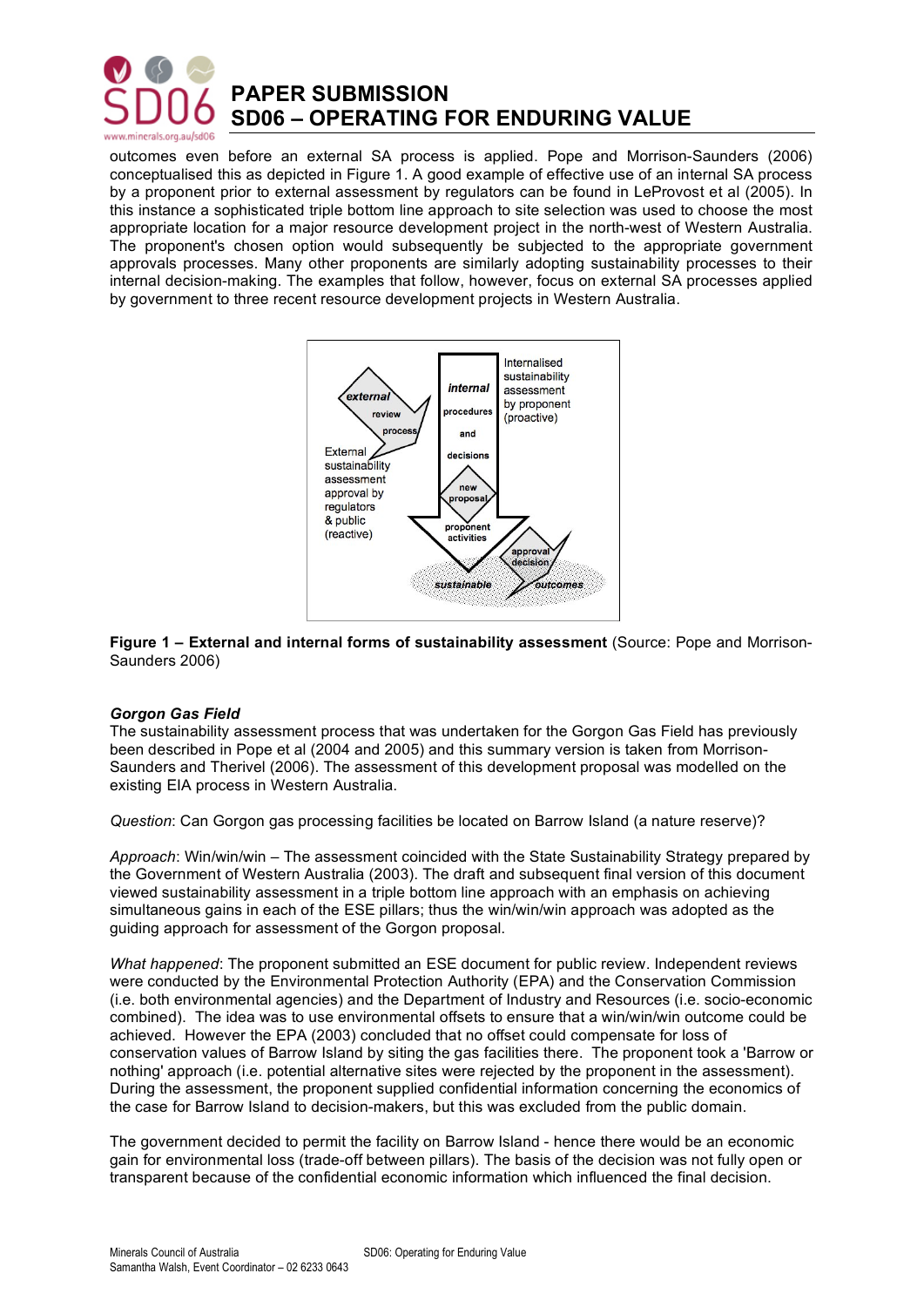

*Sustainability and integration*: The sustainability assessment approach specified up-front as the one being taken (i.e. win/win/win) could not actually be delivered. Either the approach should have been changed (i.e. to what eventuated in practice: *minimise impacts*) or the question should have been changed (i.e. to: What is the best site to locate the Gorgon gas processing facility?). Thus, either it was NOT a sustainability assessment or it was a failed sustainability assessment, depending on the viewpoint taken (Morrison-Saunders and Therivel 2006).

The Gorgon SA was conducted as separate ESE assessments right through to the final Cabinet approval decision (which was appropriate given the trade-off decision that had to be made). Thus it was a non-integrated assessment until the last possible moment.

#### *South West Yarragadee Groundwater Scheme*

The proposal is for the extraction of 45GL/year of water from the Yarragadee Formation in the southwest of Western Australia with delivery of the water into the Integrated Water Supply Scheme servicing Perth (300km away) and some agricultural and goldfields districts in the region. The proponent is the Water Corporation; a state government agency.

*Question*: What is the most sustainable way of implementing the South West Yarragadee Water Supply Development based on the principles and objectives set out for this evaluation?

#### *Approach*: Win/win/win

*What happened*: The Water Corporation established a sustainability decision-making protocol which defined some 'goal posts', aspirational objectives and some 'bottom lines' to achieve in the SA process. A collaborative approach was undertaken and a Community Reference Group and a Sustainability Panel were formed accordingly to facilitate this process (Pope and Grace 2006). The SA commenced when the proposal was still in a conceptual stage which enabled the details of the proposal to be adapted as information was obtained on the ESE factors. This included redesign of the proposal to also supply water to communities in the south-west in the region of the borefield as well as mitigation and offset measures that might be required in order to deliver the net benefits in each of the ESE categories. A draft Sustainability Evaluation Report has been released (Strategen 2006) which incorporates the EIA requirements for formal assessment by the EPA as well as the broader sustainability evaluation of the proposal. Following review of the document by the public, government decision-makers and the Sustainability Panel, who will each comment on the acceptability of the proposal from their perspectives, final decision-making will be undertaken by the Minister for the Environment or Cabinet (Pope and Grace 2006).

*Sustainability and integration*: A more proactive and flexible approach was adopted for the South West Yarragadee project relative to the Gorgon proposal. Whilst the proposal was somewhat 'rubbery' (Pope and Grace 2006) and was considerably modified in an iterative manner during the assessment process, ultimately there were no real alternatives considered. Hence the question remains as to whether this groundwater scheme represents the most sustainable water supply option. However, there was a genuine attempt to ensure that the proposal delivered on the win/win/win approach in accordance with the vision of sustainability utilised.

The SA process was relatively integrated with clear objectives for each of the ESE categories being adopted at the outset. However, the requirement for EIA under the *Environmental Protection Act 1986* meant that the environmental component was ultimately somewhat detached from the other ESE categories when the impact assessment documentation was produced (i.e. the mandate of the EPAct limits the ability of the EPA to consider social and economic issues and they consequently required the proponent to separate them for the purposes of the formal EIA process).

#### *Fremantle Outer Harbour*

This proposal is for a new port to be developed as an overflow facility when the existing Fremantle Harbour reaches capacity which is expected to occur in the near future. Two government agencies, Fremantle Ports and the Department of Planning Infrastructure (DPI), are joint proponents for this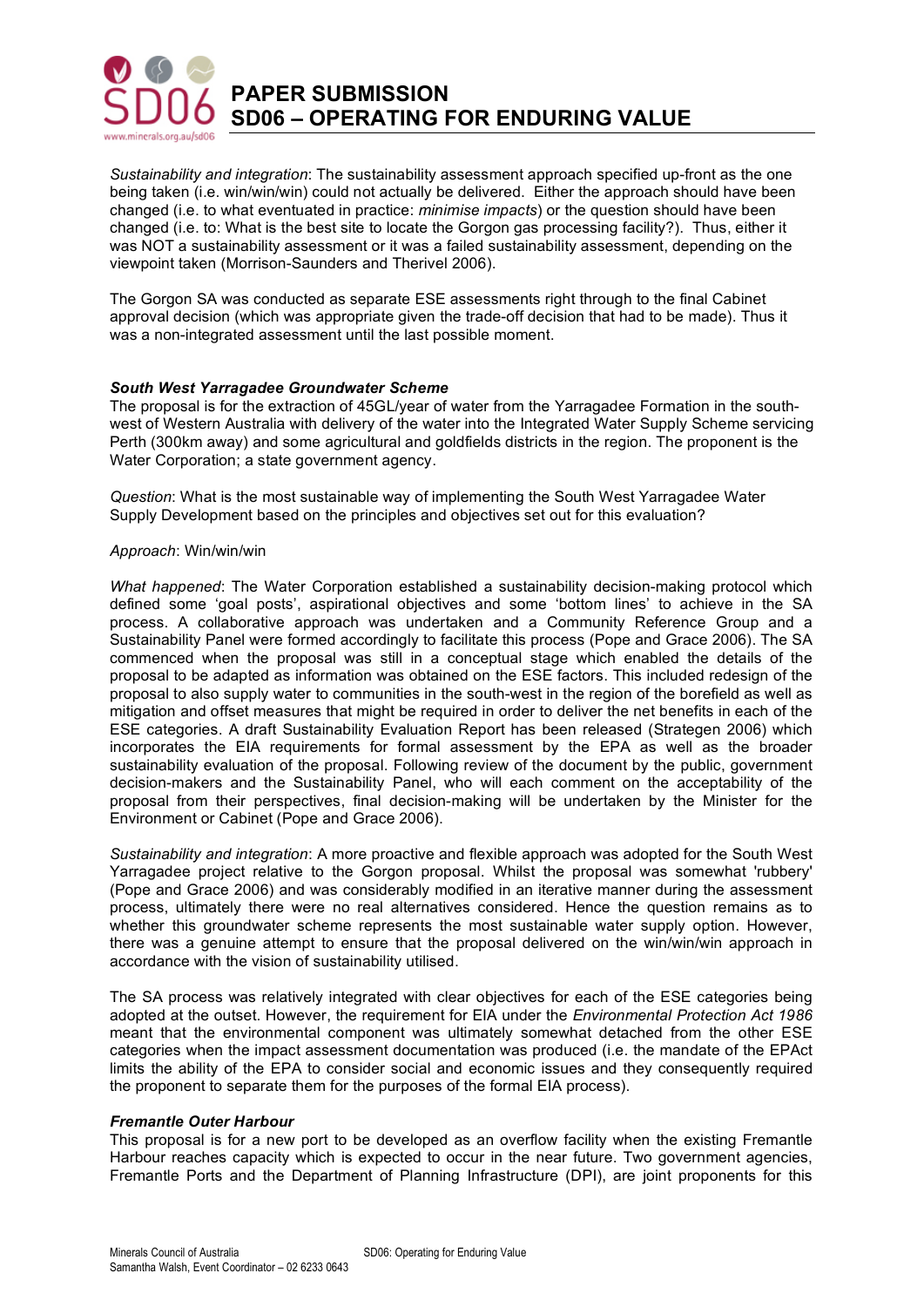

development. The preferred site for the new harbour was identified in a planning exercise that was endorsed by Cabinet in 1996. While the location is fixed, the detailed design of the new port has been the main focus of this assessment.

*Question*: Which is best harbour alternative from four given options at Naval Base/Kwinana?

*Approach*: Minimise impacts (+ maximise benefits)

*What happened*: Like the South West Yarragadee proposal, this assessment commenced with a clear definition of the process to be followed guided by a sustainability decision-making protocol. Four possible harbour configurations were identified which have been examined to identify and assessment ESE impacts using multi-criteria analysis (MCA) with input from community and expert groups. Scores were allocated to specific criteria associated with the identified ESE impacts, weightings were developed for these criteria in a collaborative process involving stakeholders and selection of the preferred option was undertaken based on the scores and weightings of the criteria. The intention was to select the most sustainable option from the four harbour configurations considered. The preferred option chosen was a modified variation on one of the four original options (DPI 2006) and subsequently presented for public review in a Strategic Assessment Report (Oceanica Pty Ltd et al 2006). The proponents will revise their preferred option in light of advice received from the EPA and the Western Australian Planning Commission following the public review process.

*Sustainability and integration*: The MCA enabled ESE categories to be treated simultaneously in an integrated fashion (e.g. relative to traditional EIA). The assessment process had a high degree of influence over the decision on the best port configuration, due to the involvement of stakeholder groups in the MCA process. However, as Pope and Grace (2006) point out, in the greater scheme of things this influence is minimal because so many decisions, including the justification for the port and its location, occurred prior to commencement of the SA process. Thus the question remains: What if none of the alternatives are 'sustainable' (e.g. the proposed port is in the wrong location)?

### **CONCLUSIONS: FUTURE DIRECTIONS FOR SUSTAINABILITY ASSESSMENT**

The theoretical framework established in this paper presents a spectrum of possible approaches to what might be called sustainability assessment. The three examples of SA practice in Western Australia to date have all been different to each other and fall into different parts of this spectrum. So far, however, the assessments attempted have tended to occupy the 'lower' levels of the sustainability spectrum and largely revolve around impact minimisation as opposed to optimising sustainability objectives (notwithstanding that seeking positive outcomes has also been a goal of each assessment). This has largely been due to the relatively narrow scope of the decision question being posed. It also relates to the alternatives that have been considered. Clearly asking a more strategic question, or alternately, engaging in SA processes earlier in the project planning cycle will enable 'more sustainable' outcomes to be achieved. This demands an engagement in SA at the point of considering how needs or objectives can best be met (e.g. the best way to meet the demand for energy, water or infrastructure) and before individual project proposals have been decided on.

While the State Government's vision of sustainability assessment in a win/win/win context is admirable it will only be able to be achieved if more strategic and open decision questions are posed in future assessments. This obviously poses a considerable challenge to government decision-makers given the long and successful application of more reactive assessment tools such as EIA. It will also require proponents to engage government and the community earlier in their development planning procedures.

In short, effective SA demands new ways of thinking and acting. Practitioners can test and challenge the systems put in place by posing the question: How sustainable is sustainability assessment?; in light of the framework for SA put forward in this paper. Collectively, and through incremental improvement, it should be possible to improve SA practice and ensure that the outcomes of major development proposals achieve the most sustainable and integrated outcomes possible.